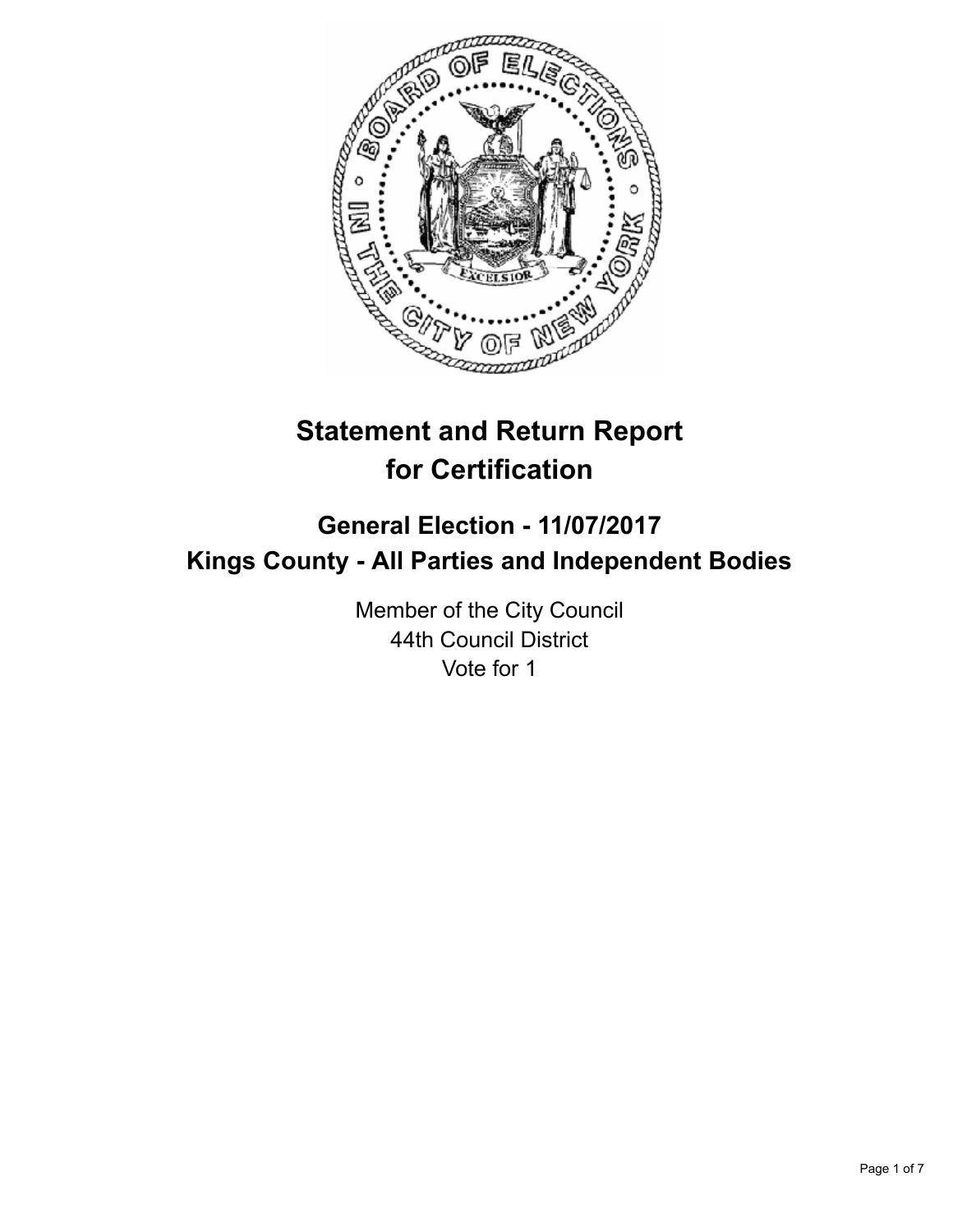

| <b>PUBLIC COUNTER</b>                                    | 979            |
|----------------------------------------------------------|----------------|
| <b>MANUALLY COUNTED EMERGENCY</b>                        | $\Omega$       |
| <b>ABSENTEE / MILITARY</b>                               | 17             |
| <b>AFFIDAVIT</b>                                         | 11             |
| <b>Total Ballots</b>                                     | 1,007          |
| Less - Inapplicable Federal/Special Presidential Ballots | 0              |
| <b>Total Applicable Ballots</b>                          | 1,007          |
| KALMAN YEGER (DEMOCRATIC)                                | 489            |
| KALMAN YEGER (CONSERVATIVE)                              | 160            |
| YONI HIKIND (OUR NEIGHBORHOOD)                           | 225            |
| HAROLD TISCHLER (SCHOOL CHOICE)                          | 43             |
| DOVIE EISNER (WRITE-IN)                                  | 1              |
| ELIEZER CHOPP (WRITE-IN)                                 | 1              |
| <b>GLEN NOCERA (WRITE-IN)</b>                            | $\mathbf 1$    |
| JAMES BRENNAN (WRITE-IN)                                 | 1              |
| KATHERINE COOPER REISNER (WRITE-IN)                      | 1              |
| LAURA GRUENBURG (WRITE-IN)                               | 1              |
| RACHEL OPSAL (WRITE-IN)                                  | $\overline{2}$ |
| UNATTRIBUTABLE WRITE-IN (WRITE-IN)                       | 1              |
| UNCOUNTED WRITE-IN PER STATUTE (WRITE-IN)                | 1              |
| YISROEL D. EISNER (WRITE-IN)                             | 1              |
| <b>Total Votes</b>                                       | 928            |
| Unrecorded                                               | 79             |

| <b>PUBLIC COUNTER</b>                                    | 876 |
|----------------------------------------------------------|-----|
| <b>MANUALLY COUNTED EMERGENCY</b>                        | 0   |
| ABSENTEE / MILITARY                                      | 14  |
| <b>AFFIDAVIT</b>                                         | 15  |
| Total Ballots                                            | 905 |
| Less - Inapplicable Federal/Special Presidential Ballots | 0   |
| <b>Total Applicable Ballots</b>                          | 905 |
| KALMAN YEGER (DEMOCRATIC)                                | 448 |
| KALMAN YEGER (CONSERVATIVE)                              | 237 |
| YONI HIKIND (OUR NEIGHBORHOOD)                           | 117 |
| HAROLD TISCHLER (SCHOOL CHOICE)                          | 34  |
| CHAIM M. DEUTSCH (WRITE-IN)                              | 1   |
| MICHAEL GRASSO (WRITE-IN)                                | 1   |
| <b>Total Votes</b>                                       | 838 |
| Unrecorded                                               | 67  |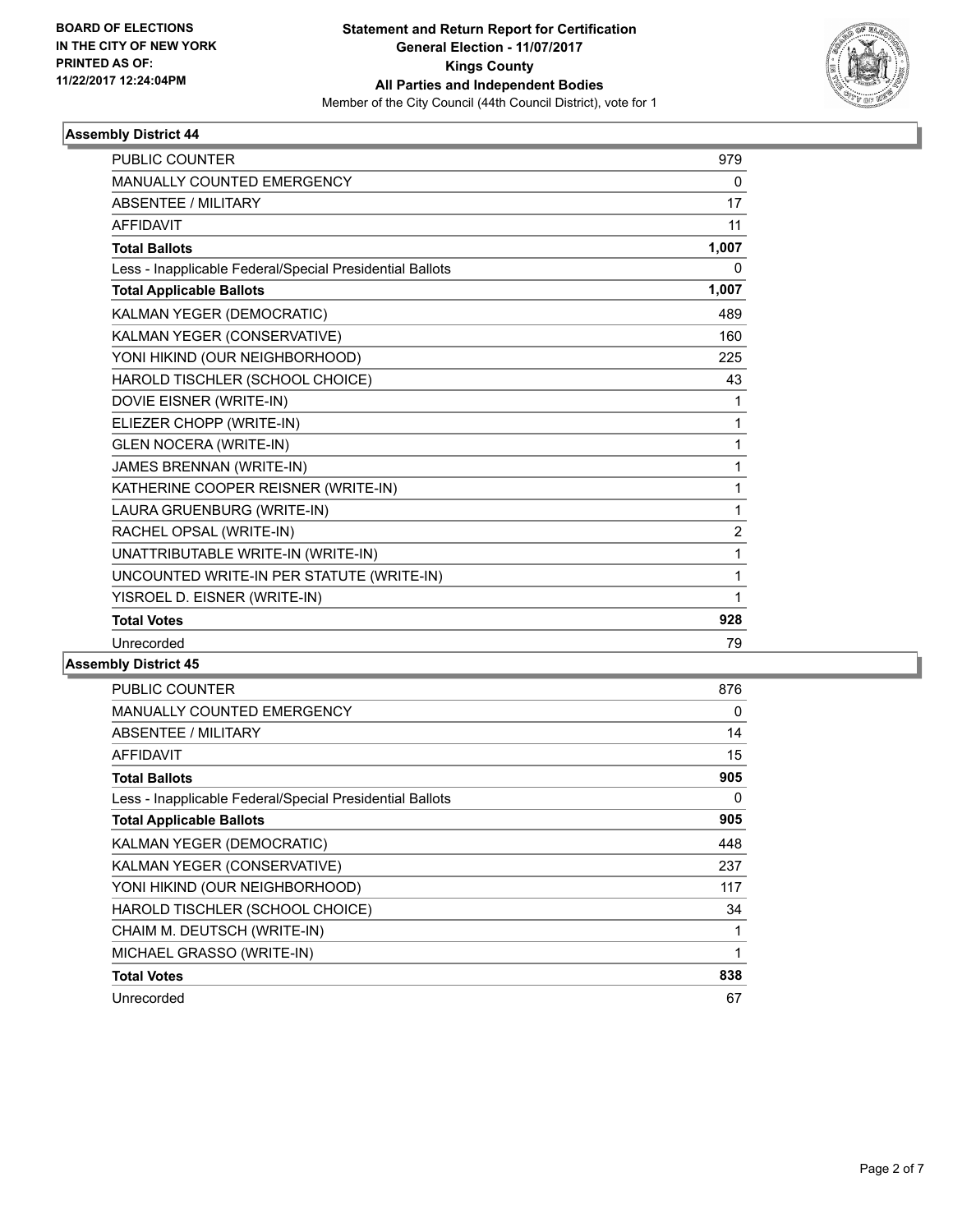

| <b>PUBLIC COUNTER</b>                                    | 2,198          |
|----------------------------------------------------------|----------------|
| <b>MANUALLY COUNTED EMERGENCY</b>                        | 0              |
| <b>ABSENTEE / MILITARY</b>                               | 55             |
| <b>AFFIDAVIT</b>                                         | 15             |
| <b>Total Ballots</b>                                     | 2,268          |
| Less - Inapplicable Federal/Special Presidential Ballots | 0              |
| <b>Total Applicable Ballots</b>                          | 2,268          |
| KALMAN YEGER (DEMOCRATIC)                                | 1,068          |
| KALMAN YEGER (CONSERVATIVE)                              | 404            |
| YONI HIKIND (OUR NEIGHBORHOOD)                           | 268            |
| HAROLD TISCHLER (SCHOOL CHOICE)                          | 105            |
| <b>ANTHONY GRILLO (WRITE-IN)</b>                         | 1              |
| ANTONIETTA FUCEIO (WRITE-IN)                             | 1              |
| CHARLES CHAPMAN (WRITE-IN)                               | 1              |
| FAIZA ALI (WRITE-IN)                                     | $\mathbf{1}$   |
| JOSEPH D. PAOLA (WRITE-IN)                               | $\overline{2}$ |
| MARK TREYGER (WRITE-IN)                                  | $\overline{7}$ |
| MICHAEL SCIARAFFO (WRITE-IN)                             | 1              |
| RAIMONDO DENARO (WRITE-IN)                               | 1              |
| SHANE C. SPRVYT (WRITE-IN)                               | 1              |
| TINA BEST (WRITE-IN)                                     | 1              |
| UNATTRIBUTABLE WRITE-IN (WRITE-IN)                       | 3              |
| <b>WILLIAM COLTON (WRITE-IN)</b>                         | 1              |
| <b>Total Votes</b>                                       | 1,866          |
| Unrecorded                                               | 402            |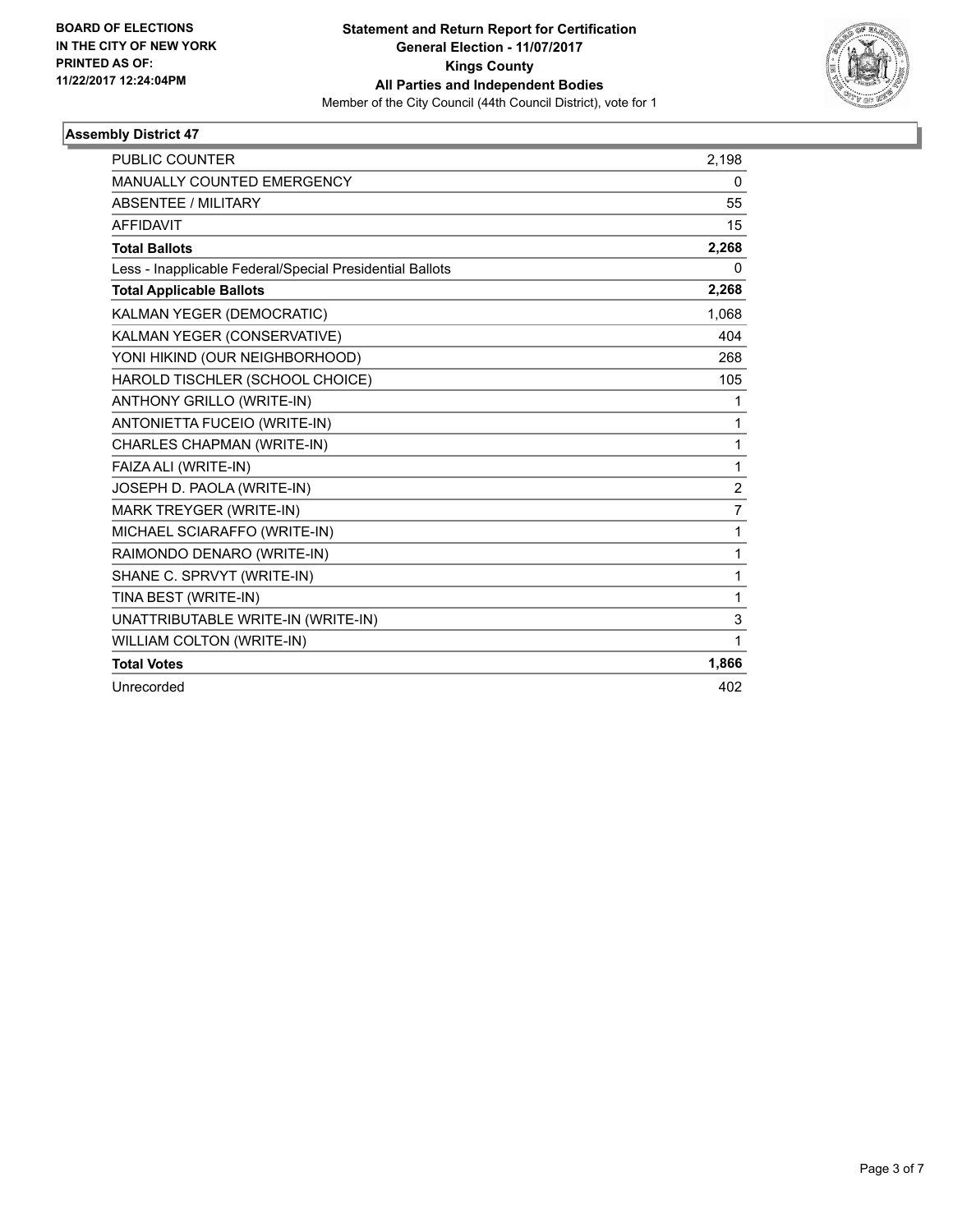

| <b>PUBLIC COUNTER</b>                                    | 13,573       |
|----------------------------------------------------------|--------------|
| MANUALLY COUNTED EMERGENCY                               | 0            |
| ABSENTEE / MILITARY                                      | 147          |
| <b>AFFIDAVIT</b>                                         | 157          |
| <b>Total Ballots</b>                                     | 13,877       |
| Less - Inapplicable Federal/Special Presidential Ballots | 0            |
| <b>Total Applicable Ballots</b>                          | 13,877       |
| KALMAN YEGER (DEMOCRATIC)                                | 6,204        |
| KALMAN YEGER (CONSERVATIVE)                              | 2,226        |
| YONI HIKIND (OUR NEIGHBORHOOD)                           | 4,207        |
| HAROLD TISCHLER (SCHOOL CHOICE)                          | 480          |
| ABIGAIL LUBIN (WRITE-IN)                                 | 1            |
| ABRAHAM FRANK (WRITE-IN)                                 | 1            |
| ABRAHAM STEIN (WRITE-IN)                                 | 1            |
| ALIZA GHIEL (WRITE-IN)                                   | 1            |
| ASHER KERSTEIN (WRITE-IN)                                | 1            |
| <b>BARACK OBAMA (WRITE-IN)</b>                           | 1            |
| <b>BO DIETL (WRITE-IN)</b>                               | 1            |
| BRIAN-CHRISTOPHER A. CUNNINGHAM (WRITE-IN)               | 1            |
| CHAIM FLEISCHER (WRITE-IN)                               | 1            |
| CHRISTOPHER ROBERTO (WRITE-IN)                           | 1            |
| DANIEL ELEFF (WRITE-IN)                                  | 1            |
| DANIEL KIMEL (WRITE-IN)                                  | $\mathbf{1}$ |
| DOV HIKIND (WRITE-IN)                                    | 1            |
| FAVIAN RODRIGUEZ (WRITE-IN)                              | 1            |
| HOWARD LASHER (WRITE-IN)                                 | $\mathbf{1}$ |
| IAN D. GIRSHEK (WRITE-IN)                                | 2            |
| JACKE KATZ (WRITE-IN)                                    | 1            |
| JAKUB ZYBALA (WRITE-IN)                                  | $\mathbf{1}$ |
| KAI ANDERSON (WRITE-IN)                                  | 1            |
| KLEIN MOSHE (WRITE-IN)                                   | 1            |
| LUBABA ISLAM (WRITE-IN)                                  | 1            |
| MAPABEL SHEA (WRITE-IN)                                  | 1            |
| MATTHEW ROSENBLUMM (WRITE-IN)                            | 1            |
| MEE MISUKAL (WRITE-IN)                                   | $\mathbf{1}$ |
| MICHAEL COHEN (WRITE-IN)                                 | 1            |
| MICHAEL NAPOLITANO (WRITE-IN)                            | 2            |
| MIRIAM DAVIES PARDO (WRITE-IN)                           | $\mathbf{1}$ |
| MOSHE LEDORFEIND (WRITE-IN)                              | $\mathbf{1}$ |
| MOSHE WEISS (WRITE-IN)                                   | 1            |
| NAFTULI MOSTER (WRITE-IN)                                | 1            |
| NICOLE MALLIOTAKIS (WRITE-IN)                            | 1            |
| PINCHA RINGEL (WRITE-IN)                                 | 1            |
| PINCHESS BERKOVITS (WRITE-IN)                            | 1            |
| RACHELLE BORJA (WRITE-IN)                                | 1            |
| ROBERT S EVANS (WRITE-IN)                                | 1            |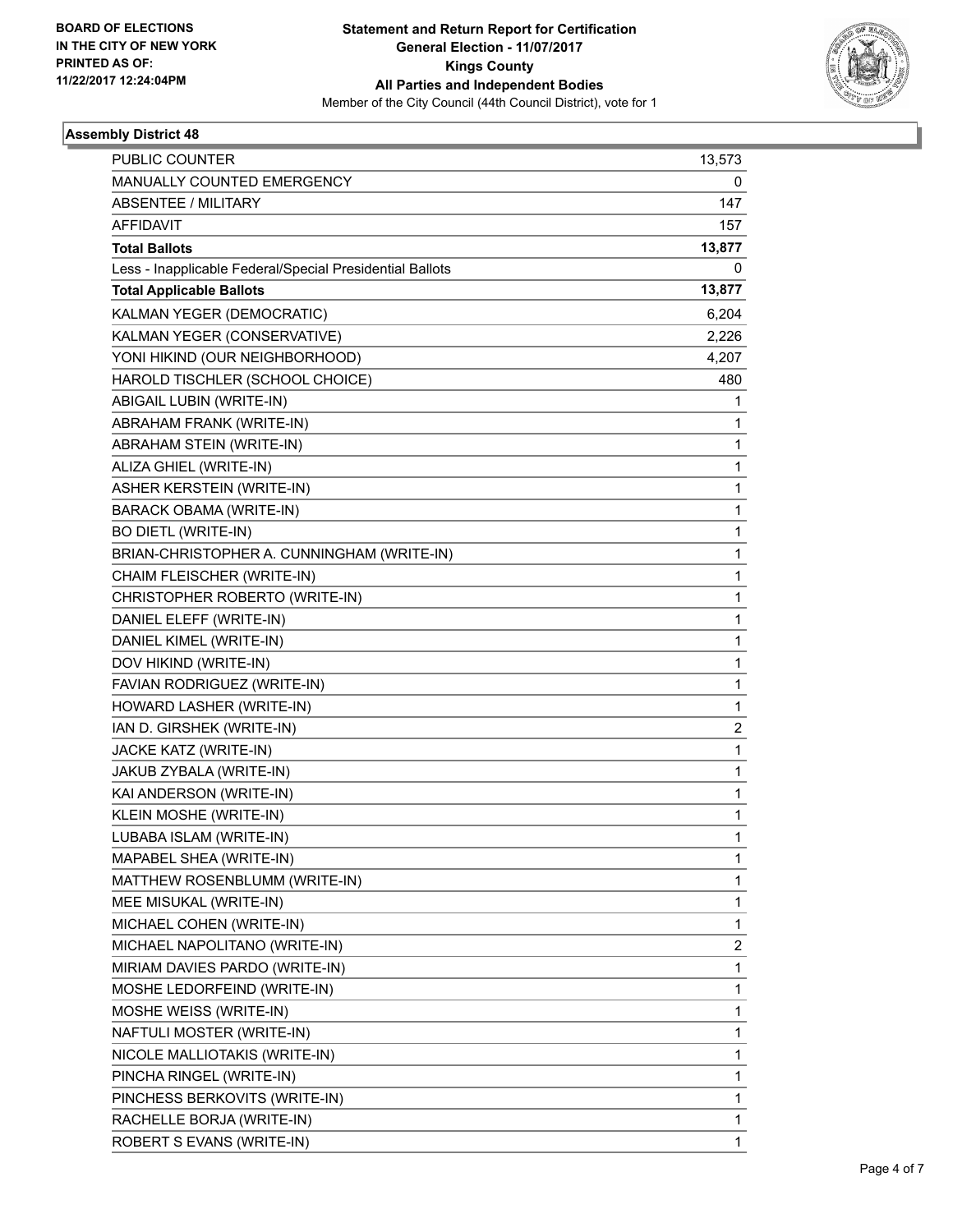

| SHOLOM RUBASHKIN (WRITE-IN)        |        |
|------------------------------------|--------|
| STELLA PADNOS (WRITE-IN)           |        |
| UNATTRIBUTABLE WRITE-IN (WRITE-IN) | 16     |
| VINCENZA IBARI (WRITE-IN)          |        |
| ZACH LICHTENSTEIN (WRITE-IN)       |        |
| <b>Total Votes</b>                 | 13.174 |
| Unrecorded                         | 703    |

#### **Assembly District 49**

| <b>PUBLIC COUNTER</b>                                    | 152            |
|----------------------------------------------------------|----------------|
| <b>MANUALLY COUNTED EMERGENCY</b>                        |                |
| ABSENTEE / MILITARY                                      | 0              |
| AFFIDAVIT                                                | $\overline{2}$ |
| <b>Total Ballots</b>                                     | 155            |
| Less - Inapplicable Federal/Special Presidential Ballots | 0              |
| <b>Total Applicable Ballots</b>                          | 155            |
| <b>KALMAN YEGER (DEMOCRATIC)</b>                         | 66             |
| KALMAN YEGER (CONSERVATIVE)                              | 30             |
| YONI HIKIND (OUR NEIGHBORHOOD)                           | 34             |
| HAROLD TISCHLER (SCHOOL CHOICE)                          | 8              |
| UNATTRIBUTABLE WRITE-IN (WRITE-IN)                       | 2              |
| <b>Total Votes</b>                                       | 140            |
| Unrecorded                                               | 15             |

| <b>PUBLIC COUNTER</b>                                    | 6 |
|----------------------------------------------------------|---|
| <b>MANUALLY COUNTED EMERGENCY</b>                        | 0 |
| ABSENTEE / MILITARY                                      | 0 |
| <b>AFFIDAVIT</b>                                         | 0 |
| <b>Total Ballots</b>                                     | 6 |
| Less - Inapplicable Federal/Special Presidential Ballots | 0 |
| <b>Total Applicable Ballots</b>                          | 6 |
| KALMAN YEGER (DEMOCRATIC)                                | 2 |
| KALMAN YEGER (CONSERVATIVE)                              | 0 |
| YONI HIKIND (OUR NEIGHBORHOOD)                           | 3 |
| HAROLD TISCHLER (SCHOOL CHOICE)                          | 0 |
| <b>Total Votes</b>                                       | 5 |
| Unrecorded                                               |   |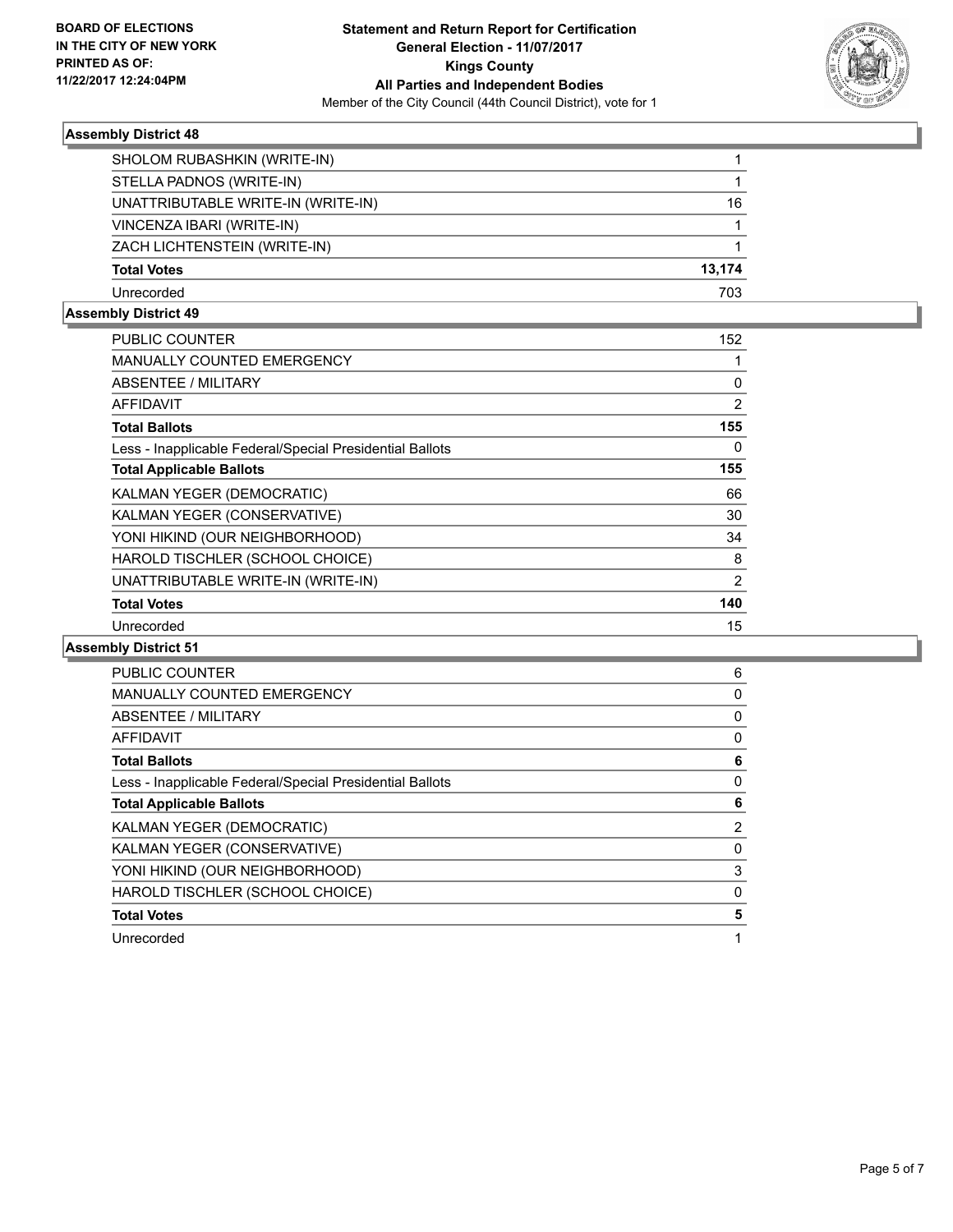

### **Total for Member of the City Council (44th Council District) - Kings County**

| PUBLIC COUNTER                                           | 17,784       |
|----------------------------------------------------------|--------------|
| MANUALLY COUNTED EMERGENCY                               | 1            |
| <b>ABSENTEE / MILITARY</b>                               | 233          |
| AFFIDAVIT                                                | 200          |
| <b>Total Ballots</b>                                     | 18,218       |
| Less - Inapplicable Federal/Special Presidential Ballots | 0            |
| <b>Total Applicable Ballots</b>                          | 18,218       |
| KALMAN YEGER (DEMOCRATIC)                                | 8,277        |
| KALMAN YEGER (CONSERVATIVE)                              | 3,057        |
| YONI HIKIND (OUR NEIGHBORHOOD)                           | 4,854        |
| HAROLD TISCHLER (SCHOOL CHOICE)                          | 670          |
| ABIGAIL LUBIN (WRITE-IN)                                 | 1            |
| ABRAHAM FRANK (WRITE-IN)                                 | 1            |
| ABRAHAM STEIN (WRITE-IN)                                 | 1            |
| ALIZA GHIEL (WRITE-IN)                                   | $\mathbf 1$  |
| <b>ANTHONY GRILLO (WRITE-IN)</b>                         | 1            |
| ANTONIETTA FUCEIO (WRITE-IN)                             | 1            |
| <b>ASHER KERSTEIN (WRITE-IN)</b>                         | 1            |
| BARACK OBAMA (WRITE-IN)                                  | 1            |
| <b>BO DIETL (WRITE-IN)</b>                               | $\mathbf 1$  |
| BRIAN-CHRISTOPHER A. CUNNINGHAM (WRITE-IN)               | $\mathbf 1$  |
| CHAIM FLEISCHER (WRITE-IN)                               | 1            |
| CHAIM M. DEUTSCH (WRITE-IN)                              | 1            |
| CHARLES CHAPMAN (WRITE-IN)                               | 1            |
| CHRISTOPHER ROBERTO (WRITE-IN)                           | 1            |
| DANIEL ELEFF (WRITE-IN)                                  | $\mathbf 1$  |
| DANIEL KIMEL (WRITE-IN)                                  | $\mathbf 1$  |
| DOV HIKIND (WRITE-IN)                                    | 1            |
| DOVIE EISNER (WRITE-IN)                                  | 1            |
| ELIEZER CHOPP (WRITE-IN)                                 | 1            |
| FAIZA ALI (WRITE-IN)                                     | 1            |
| FAVIAN RODRIGUEZ (WRITE-IN)                              | $\mathbf{1}$ |
| GLEN NOCERA (WRITE-IN)                                   | 1            |
| HOWARD LASHER (WRITE-IN)                                 | 1            |
| IAN D. GIRSHEK (WRITE-IN)                                | 2            |
| JACKE KATZ (WRITE-IN)                                    | 1            |
| JAKUB ZYBALA (WRITE-IN)                                  | 1            |
| JAMES BRENNAN (WRITE-IN)                                 | 1            |
| JOSEPH D. PAOLA (WRITE-IN)                               | 2            |
| KAI ANDERSON (WRITE-IN)                                  | 1            |
| KATHERINE COOPER REISNER (WRITE-IN)                      | 1            |
| KLEIN MOSHE (WRITE-IN)                                   | 1            |
| LAURA GRUENBURG (WRITE-IN)                               | 1            |
| LUBABA ISLAM (WRITE-IN)                                  | 1            |
| MAPABEL SHEA (WRITE-IN)                                  | 1            |
| MARK TREYGER (WRITE-IN)                                  | 7            |